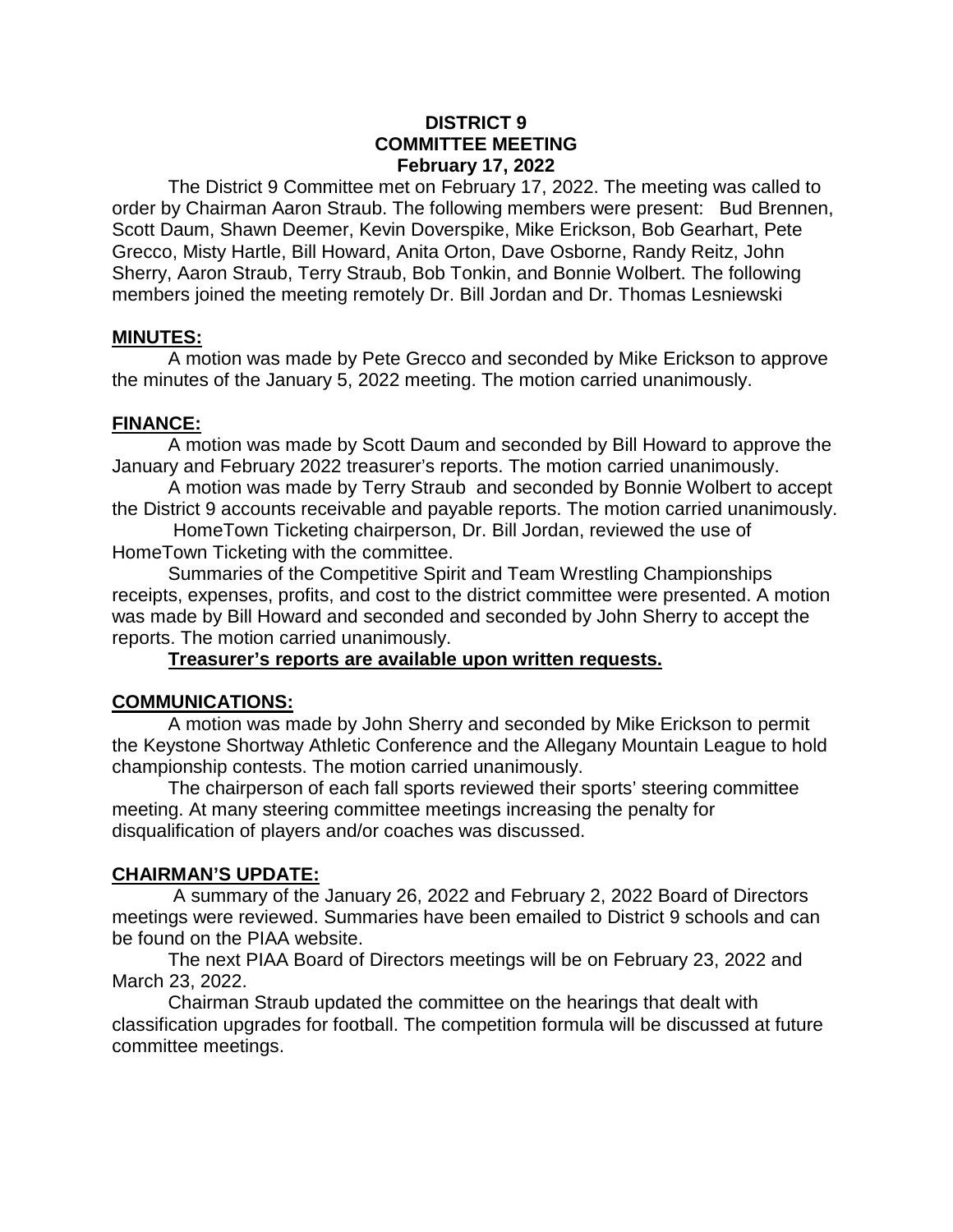## **COOPERATIVE SPORTS AGREEMENTS:**

A motion was made by Bill Howard and seconded by Scott Daum to approve a cooperative sports agreement between Oil City Area High School, host school, and Venango Catholic High School, sending school, in junior high school softball. The motion carried unanimously.

A motion was made by Terry Straub and seconded by Misty Hartle to approve a cooperative sports agreement between A C Valley High School, host school, and Union High School, sending school, in senior high school baseball. The motion carried unanimously.

Misty Hartle informed the committee about the potential cooperative sports agreement request between Forest Area Schools and North Clarion High School in baseball. The committee will review the request at the March 9, 2022 committee meeting.

A request to the Board of Directors by Kane Area High School to terminate the cooperative sports agreement with East Forest High School in varsity football after the October 1st deadline was denied.

| <b>ADMINISTRATIVE:</b>                                               |                 |                   |                                                                            |                                    |
|----------------------------------------------------------------------|-----------------|-------------------|----------------------------------------------------------------------------|------------------------------------|
| <b>TRANSFER REQUESTS:</b><br>(FOR 2021 - 2022 SCHOOL YEAR)           |                 |                   |                                                                            |                                    |
| <b>Student # From</b><br>#21                                         | <b>Bradford</b> | Го<br>Otto-Eldred | <b>Motion/Second</b><br>D.Osborne/S.Deemer<br>M.Erickson-abstention        | <b>Approve/Deny</b><br>Approve     |
| <b>Student # From</b>                                                |                 | To                | POST SEASON REQUEST: (FOR 2021 - 2022 SCHOOL YEAR)<br><b>Motion/Second</b> | <b>NONE</b><br><b>Approve/Deny</b> |
| <b>FOREIGN EXCHANGE STUDENTS: (FOR 2021 - 2022 SCHOOL YEAR) NONE</b> |                 |                   |                                                                            |                                    |
| <b>Student # From</b>                                                |                 | To                | <b>Motion/Second</b>                                                       | <b>Approve/Deny</b>                |
| <b>HEARINGS:</b>                                                     |                 | <b>NONE</b>       |                                                                            |                                    |

## **ADMINISTRATIVE ISSUES:**

North Clarion High School presented a plan addressing an unsportsmanlike incident that occurred between a basketball coach and an official. A motion was by Bill Howard and seconded by Bud Brennen to accept the plan presented by North Clarion High School. The motion carried with two abstentions, Bonnie Wolbert and Scott Daum.

Brookville Area High School received a letter from Mr. Patrick Gebhart, Assistant Executive Director, concerning an unsportsmanlike comment in a newspaper article criticizing an official's call in a basketball game. A motion was made by John Sherry and seconded by Mike Erickson to accept the action taken by the Brookville Area High School administration concerning the issue. The motion carried unanimously.

Bradford Area High School asked the committee to grant weight assessment relief for a wrestler who was given incorrect information dealing with the weight descent program by a former Bradford Area High School wrestling coach. A motion was made